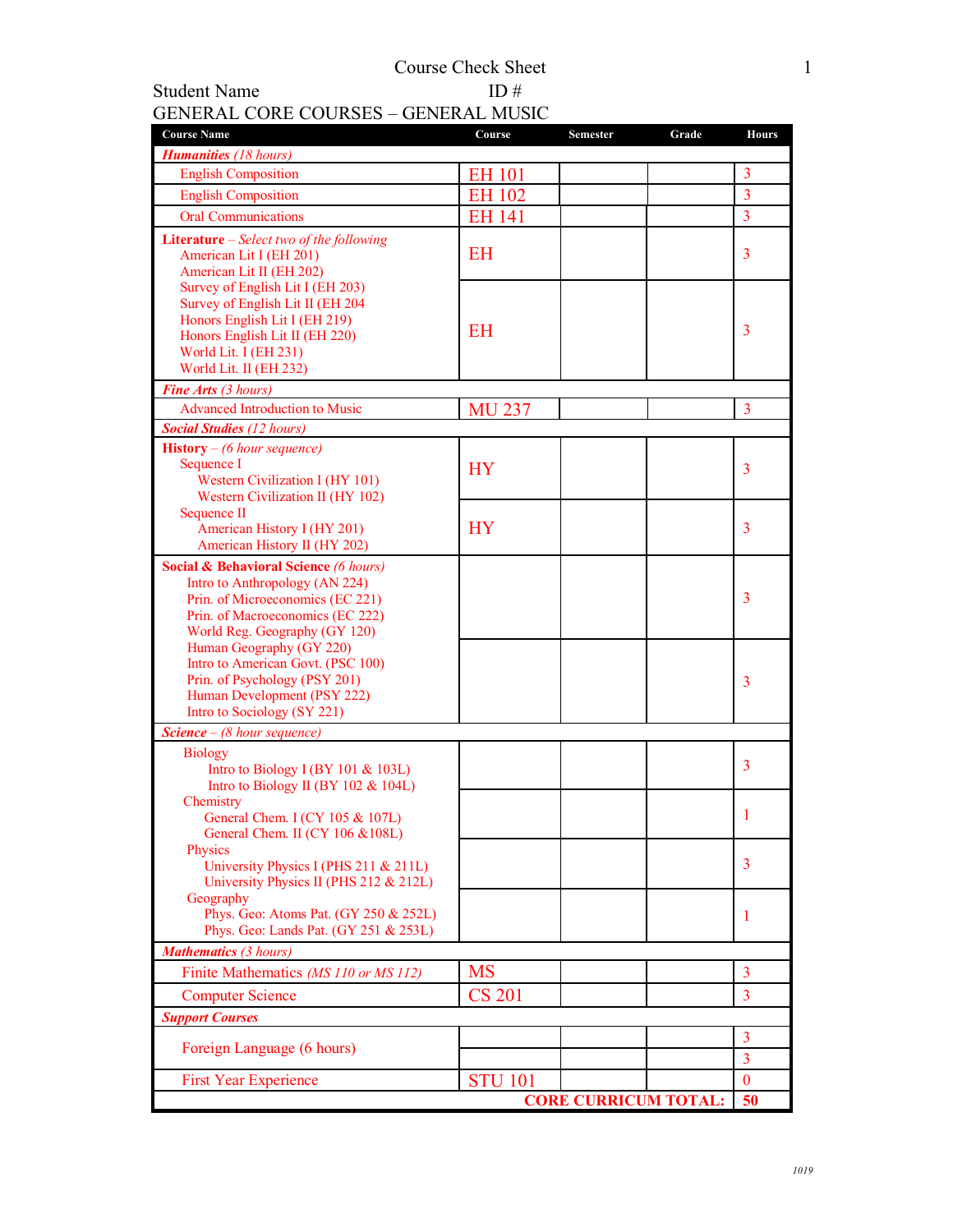| <b>Course Name</b><br><b>Theory</b>     | Course        | <b>Semester</b>                 | Grade | <b>Hours</b>   |
|-----------------------------------------|---------------|---------------------------------|-------|----------------|
| Music Theory I                          | <b>MU 101</b> |                                 |       | 3              |
| <b>Aural Skills I</b>                   | <b>MU 111</b> |                                 |       | 1              |
| Music Theory II                         | <b>MU 102</b> |                                 |       | 3              |
| <b>Aural Skills II</b>                  | <b>MU112</b>  |                                 |       | 1              |
| Music Theory III                        | <b>MU 201</b> |                                 |       | 3              |
| <b>Aural Skills III</b>                 | MU 211        |                                 |       | 1              |
| Music Theory IV                         | <b>MU 202</b> |                                 |       | $\overline{3}$ |
| <b>Aural Skills IV</b>                  | <b>MU 212</b> |                                 |       | 1              |
| Music Theory V                          | <b>MU 301</b> |                                 |       | $\overline{2}$ |
| Music Theory VI                         | <b>MU 302</b> |                                 |       | $\overline{2}$ |
| <b>History, Technology, Conducting</b>  |               |                                 |       |                |
| Conducting                              | <b>MU 210</b> |                                 |       | $\overline{2}$ |
| Music History I (prerequisite MU 237)   | <b>MU 411</b> |                                 |       | 3              |
| Music History II (prerequisite MU 237)  | <b>MU 412</b> |                                 |       | 3              |
| <b>Piano</b>                            |               |                                 |       |                |
| Class Piano I (MU 170 or MU 180)        | MU            |                                 |       | 1              |
| Class Piano II (MU 171 or MU 181)       | MU            |                                 |       | 1              |
| <b>Applied Lessons</b>                  |               |                                 |       |                |
| Primary Applied I                       | <b>MU 134</b> |                                 |       | $\overline{2}$ |
| Primary Applied II                      | <b>MU 134</b> |                                 |       | $\overline{2}$ |
| Primary Applied III                     | <b>MU 134</b> |                                 |       | 2              |
| Primary Applied IV                      | <b>MU 134</b> |                                 |       | $\overline{2}$ |
| Mid Degree Assessment                   | <b>MU 298</b> |                                 |       | $\theta$       |
| Primary Applied V (prerequisite MU 298) | <b>MU 334</b> |                                 |       | $\overline{2}$ |
| Primary Applied VI                      | <b>MU 334</b> |                                 |       | $\overline{2}$ |
| Junior Recital                          | <b>MU 300</b> |                                 |       | $\theta$       |
| <b>Ensembles</b>                        |               |                                 |       |                |
| Large Ensembles (Lower Division)        | MU            |                                 |       | 1              |
| Large Ensembles (Lower Division)        | MU            |                                 |       | 1              |
| Large Ensembles (Upper Division)        | MU            |                                 |       | 1              |
| Large Ensembles (Upper Division)        | MU            |                                 |       | 1              |
| Large Ensembles (Upper Division)        | MU            |                                 |       | $\mathbf{1}$   |
| <b>Small Ensembles (Lower Division)</b> | MU            |                                 |       | 1              |
| <b>Small Ensembles (Lower Division)</b> | MU            |                                 |       | $\mathbf{1}$   |
| <b>Small Ensembles (Upper Division)</b> | MU            |                                 |       | $\mathbf{1}$   |
| <b>Concerts and Recitals</b>            |               |                                 |       |                |
| Semester I                              | <b>MU 104</b> |                                 |       | $\theta$       |
| Semester II                             | <b>MU 104</b> |                                 |       | $\theta$       |
| Semester III                            | <b>MU 104</b> |                                 |       | $\theta$       |
| Semester IV                             | <b>MU 104</b> |                                 |       | $\theta$       |
| Semester V                              | <b>MU 104</b> |                                 |       | $\Omega$       |
| Semester VI                             | <b>MU 104</b> |                                 |       | $\mathbf{0}$   |
|                                         |               | <b>GENERAL MUSIC CORE TOTAL</b> |       | 50             |